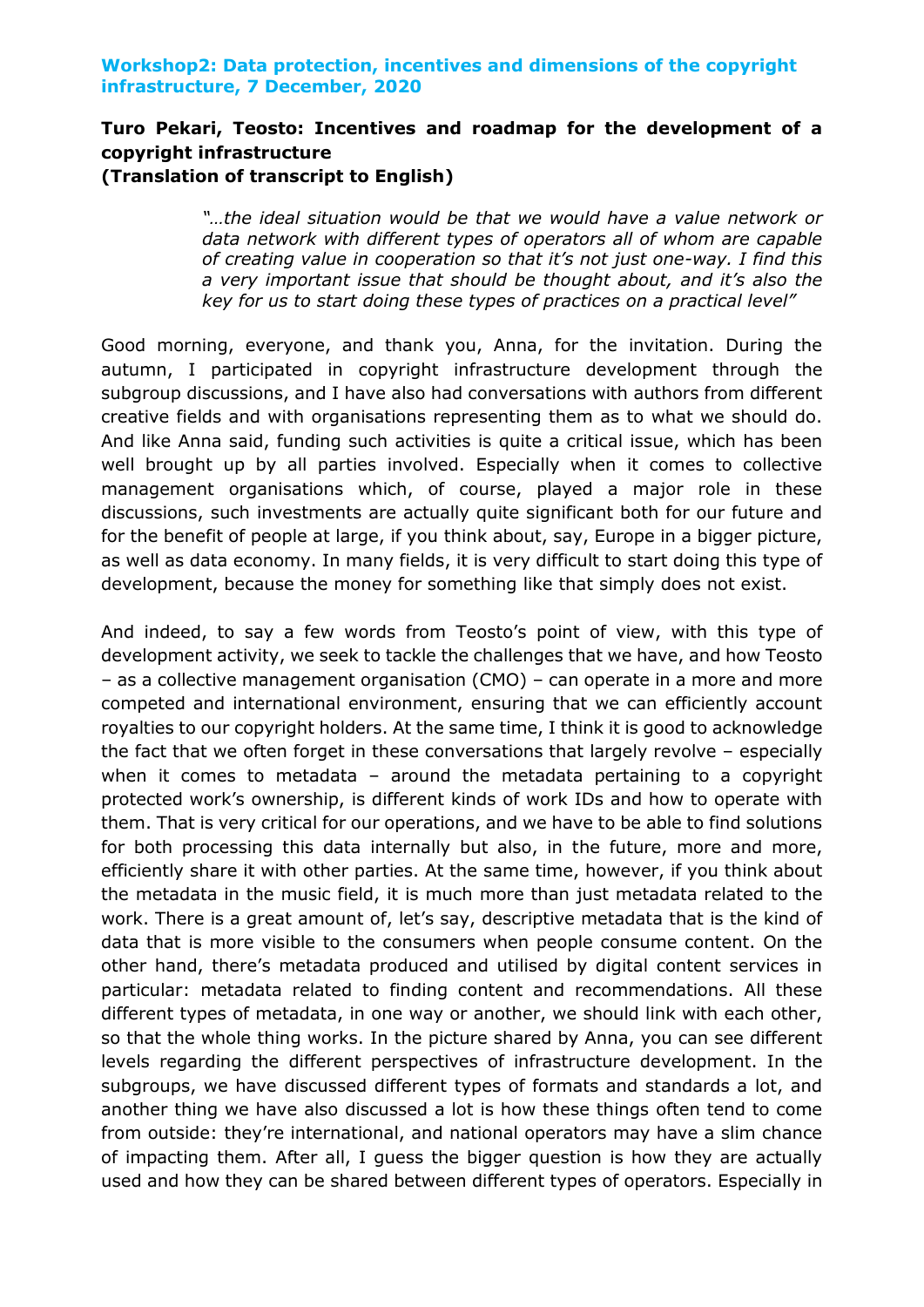## **Workshop2: Data protection, incentives and dimensions of the copyright infrastructure, 7 December, 2020**

some creative fields, the use of digital IDs is still very rare: for many operators, the first steps may involve thinking about how to deploy such IDs and how to build databases in order to get a better picture as to whose creative works are used and where. One way the other parties could make this sort of data more available is, of course, building application interfaces (APIs) that grant access to different kinds of databases, which in many fields are still unfortunately scarce. In most cases, they are used by internal networks, so especially when it comes to operators that enter the field from elsewhere, especially these days, it is quite typical that, say, different types of copyright services – provided by organisations like us – are also provided by commercial operators. And many companies that use music practically need that data in order to develop, on one hand, their own services and create value, but on the other hand, make sure that the data on the use of the works is also sent to organisations like us and of course, eventually, the money goes to the authors in the creative field.

These types of practices can be viewed from many perspectives, but one good first step is to start thinking about what different types of operators could or should there be in such networks where data is shared, and maybe to also let go of the thought that there are copyright operators who use money to buy services from technology companies and they provide us with service X. Of course, an ideal situation would be that we would have a value network or data network with different types of operators all of whom are capable of creating value in cooperation so that it's not just one-way. I find this a very important issue that should be thought about, and it's also the key for us to start doing these types of practices on a practical level.

In the data strategy of the European Commission, such data networks have been brought up in a very big role, and in other fields, there are quite many examples of those, but in creative fields, it's perhaps still quite scarce. I think that's one thing that should be focussed on in this work, thinking about the procedures and funding instruments we could use to encourage the operators in our field to start thinking about ways to take these things forward. Of course, one has to keep in mind that many of us, in the end, have very critical issues related to internal development which would have to be combined in one way or another in order to get the most benefit out of this – to avoid this becoming an unrelated activity that, in the longer run, would not serve the purpose for which collective management organisations exist. At the same time, thinking out loud, now that we are considering different funding alternatives for copyright infrastructure development, what I think is extremely important to remember is the fact that… in this call, too, there are many representatives from collective management organisations, and we are – in the end – in principle, non-profit operators who, however, operate in a business environment and in a competed environment, and a challenge that operators like us often have is that we are not fit for different types of funding instruments available for business development – precisely because of our non-profit nature. In that sense, it would be extremely important to find alternatives in which operators like us, too, would be eligible for development funding, so that we'd actually get to do these things in